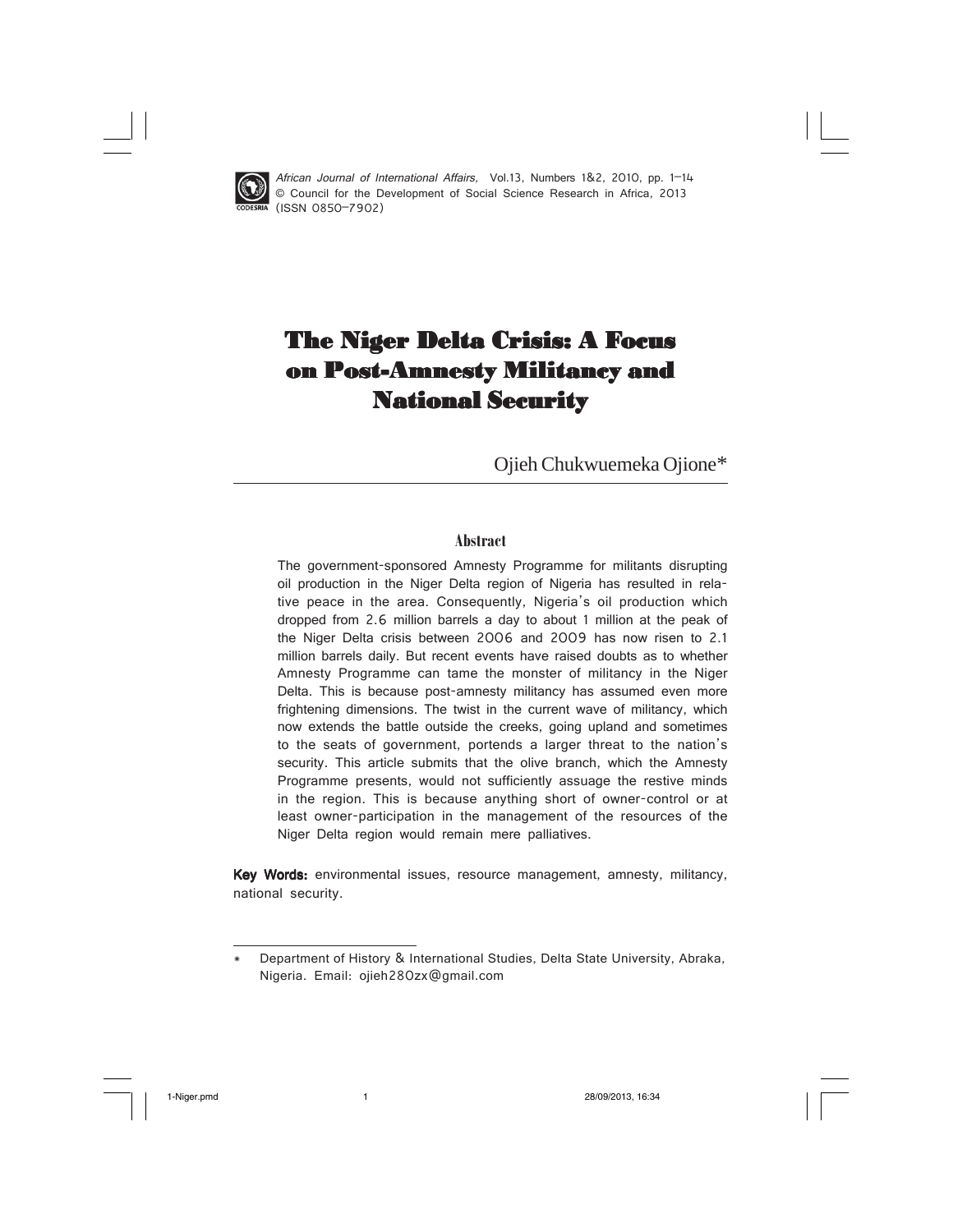#### **Résumé**

Le Programme d'amnistie parrainé par le gouvernement pour les militants qui perturbent la production de pétrole dans la région nigériane du Delta du Niger s'est traduit par une paix relative dans la zone. En conséquence, la production de pétrole du Nigeria, qui avait chuté de 2,6 millions de barils par jour à environ 1 million au plus fort de la crise du Delta du Niger, entre 2006 et 2009, est remontée à 2,1 millions de barils par jour. Mais de récents évènements ont fait naître des doutes quant à la capacité du Programme d'amnistie de dompter le monstre du militantisme dans le Delta du Niger. Cela, parce que le militantisme qui a suivi l'amnistie a pris des dimensions encore plus effrayantes. Le changement dans la vague de militantisme actuelle, qui porte maintenant la bataille hors des criques, jusqu'aux hautes terres et parfois aux sièges du gouvernement, laisse présager d'une plus grande menace à la sécurité de la nation. Le présent article soutient que la branche d'olivier que présente le Programme d'amnistie ne va pas suffisamment calmer les esprits agités dans la région. En effet, toutes mesures autres que le contrôle par les propriétaires ou, tout au moins, la participation des propriétaires dans la gestion des ressources de la région du Delta du Niger resteraient de simples palliatifs.

# **Introduction**

It is a little over a decade since Nigeria's return to democratic rule in 1999. Of Nigeria's thirty-nine years of independence up to 1999, the military ruled for twenty-nine. The consequence has been that even in the current democratic dispensation (that is, since 1999), vestiges of military authoritarianism are yet apparent. The obvious gross breaches of democratic ethos since 1999 have resulted in Nigeria's current democratic experiment being disparaged and often described as a militarised democracy or, in the words of Al-Bashir (2008:17), as 'democracy which knows no rules'. The new phase of the Niger Delta agitation is giving militant expression 'to the fundamentally political question that [over] fifty years of uncontrolled oil exploitation, massive corruption, and cynical exploitation of the local communities have raised' (Okonta 2006:3). In separate negotiations with government, the rights groups or 'militants', as they have come to be known, have argued that the roots of their grouse 'go beyond mere provision of electricity and water and focus on the political marginalisation of the Ijaw' who have been excluded 'from meaningful political participation in the Nigerian project' (Okonta 2006:4).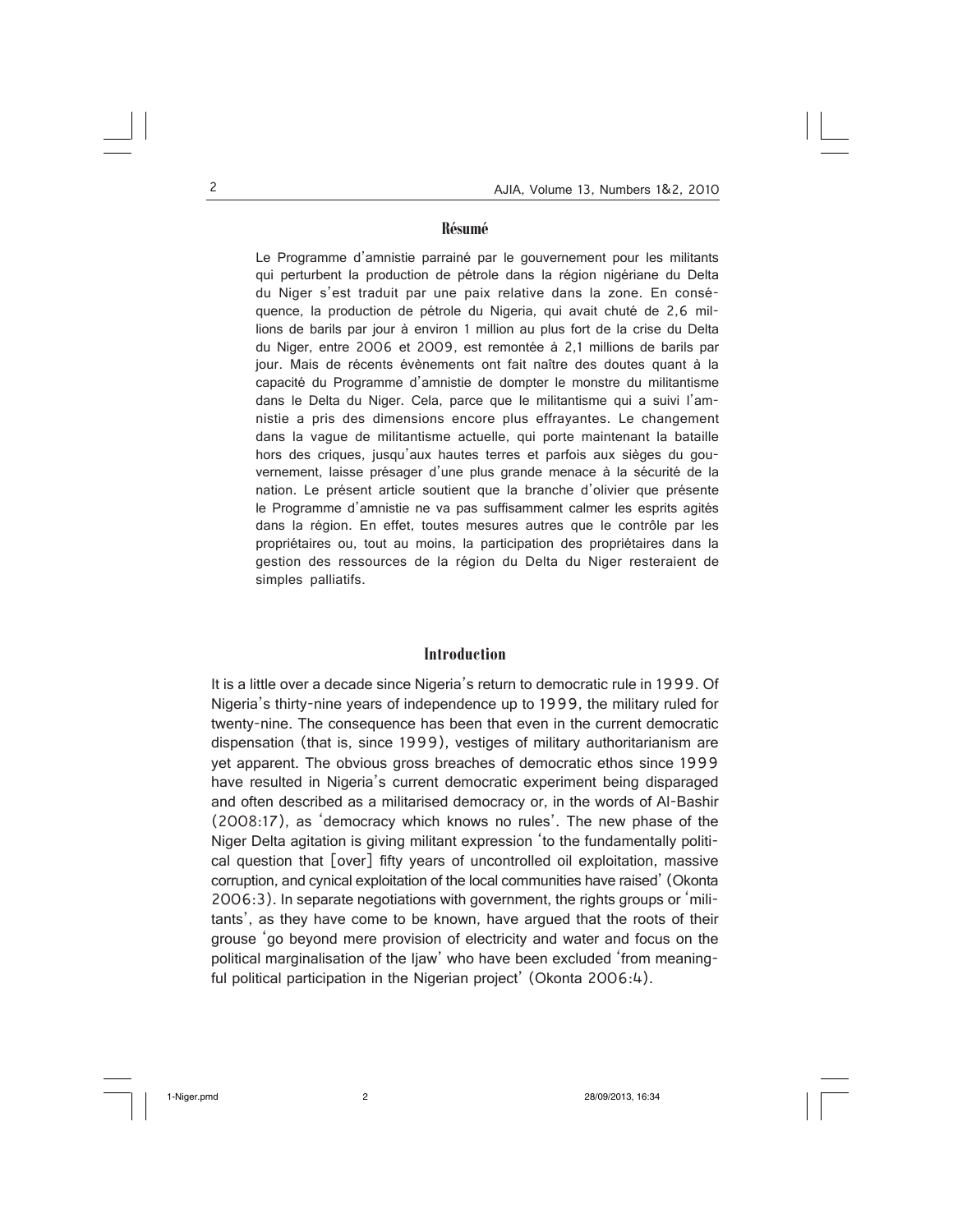Recently, under President Yar'Adua, the agitations of the Niger Delta people assumed frightening dimensions with armed combats in the Niger Delta creeks between the militants and the Joint Task Force on the Niger Delta (JTF) between 13 May 2009 and 4 October 2009 (the deadline for embracing the Federal Government Amnesty Programme). This outbreak of renewed violence posed serious threat to the nation's economy and, by implication, its security. This paper is borne out of the need to re-examine the issues in involved in the renewed fighting as a means of pointing up the way forward. Okonta (2006:5) sums up saying that 'the journey to peace and prosperity in the region can only commence when the civic is brought back in'.

To demonstrate government's commitment to the Niger Delta issue, within one month of former President Yar'Adua's assumption of office (precisely on 28 June 2007), the then Vice-President (now President) Goodluck Jonathan visited the Ijaw towns of Okerenkoko, Oporoza and several other communities to consult directly with the agitating leaders of the region (Amaize 2008a:14). Immediately after this, on 2 July 2007, a Presidential Committee on Peace and Conflict Resolution in the Niger Delta led by Senator David Brigidi was inaugurated. Thereafter, at a Presidential Retreat for Ministers, Special Advisers, and Federal Permanent Secretaries on 16 August 2007, former President Yar'Adua spoke of efforts to 'get the militants' leaders to come to the table for dialogue' (Agande 2007:1) with the Vice-President leading government side. On 24 August 2007, nine nominees of the Ijaw Youth Leadership Forum (IYLF) were inaugurated at the Presidential Villa, Abuja, to constitute a committee for consultation on the Roadmap to Peace Implementation on the Niger Delta.

But not long afterwards, the ceasefire in the region became threatened as violence resumed once again, leading to attacks on oil facilities in the region. This prompted President Yar'Adua to order the JTF on 20 June 2008, to fish out the militants responsible for the attack What worsened the situation the more was that the Movement for the Emancipation of the Niger Delta (MEND) had on the previous day 19 June attacked the Shell Petroleum Development Company (SPDC) Bonga Field in Ekeremo, Bayelsa State, simultaneously with another militants' attacks on the Chevron-Texaco oil pipelines in the Delta State creek settlements of Abiteye and Olero. Four days before that, militants from Egbema had blown up Nigerian National Petroleum Corporation (NNPC) pipelines at Iyera village in Edo State. The militants had called the bluff of the President's order to the JTF and threatened to 'declare an oil war if the military attacks any militant position' (Amaize 2008b:1).

With this development, tension again heightened in the Niger Delta. The Defence Headquarters via the JTF vowed to execute the presidential direc-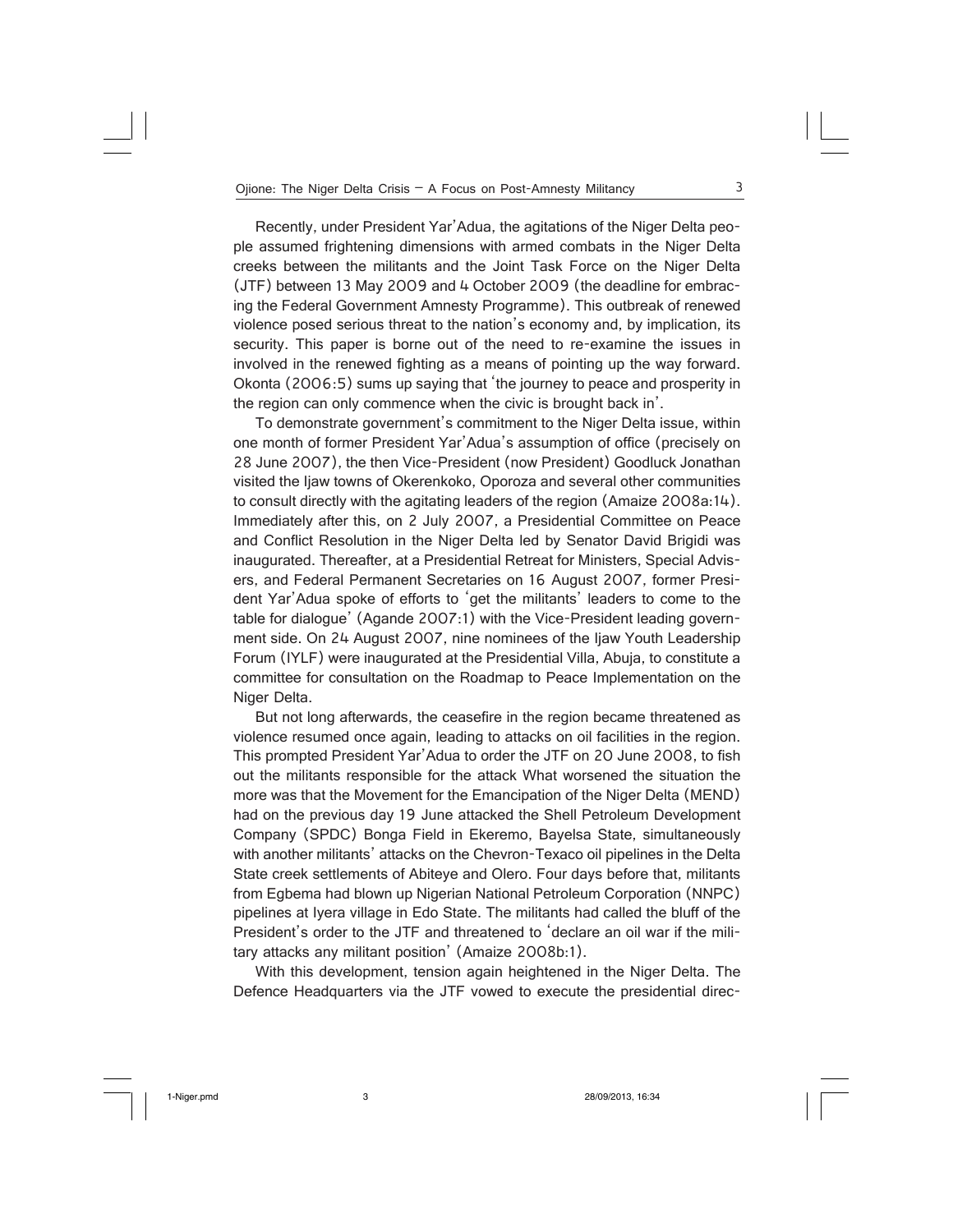tives, and the battle line was drawn. A spate of militants' attacks on oil facilities raged in the creeks, and the JTF responded in counter operations which led to the Gbaramatu Debacle that broke out on 13 May 2009. From 26 June when government offered the militants amnesty through the 4 October deadline for the militants to embrace the amnesty offer, the war had dealt a crippling blow on the nation's economy as Nigeria's crude oil production declined from about 2 million barrels a day to about 1 million. The Amnesty Programme had been credited for bringing some respite as peace returned to the area and the nation returned to its former production level of crude. Not too long afterwards, however, there was a resurge of militancy and this rightly raises the question as to why the Amnesty Programme has been unable to assuage the restiveness of the Niger Delta militants.

#### **Theoretical Assumptions**

In recent years, the existence of natural resources in developing countries has been seen as a source of conflict and, therefore, a threat to national security (Okogu 2007:56). The 'resource curse' theory developed by Professor Jeffery Sachs (Okonta 2006:5) seeks to 'explain the seeming inability of resourcerich states in Africa and Latin America to industrialise and prosper like their counterparts in South-East Asia' (Okonta 2006:5). The argument is that as authoritarian regimes (including civilian ones) deploy instruments of state at their whims and hijack state resources, the citizens become 'powerless spectators unable to drive economic development or participate effectively in the political arena. Poverty, corruption in high places, and religious and ethnic violence are usually the result' (Okonta 2006:3). All these add up to become a threat to national security.

Resource Curse theory argue that resource-rich countries like Nigeria inevitably degenerate into authoritarian and corrupt rule because it is easy for the elites to hijack the oil field by force and redesign political institutions to sustain the new regime of praetorian government (Okonta 2006:3).

Within the context of democratic theory, Page and Barabas (2000:339) contend that 'persistent gaps between the policy preferences of leaders and those of citizens are problematic' and thus 'constitutes prima facie evidence that democracy is not working well' (Page and Barabas 2000:340). The notion of democracy implies popular power. That is, governments' responsiveness to citizens' aspirations in policy decision-making. If popular power is an inference from the postulate democracy; such an inference can only apply if the postulate is tenable in the first place. Evidence since 1999 has shown that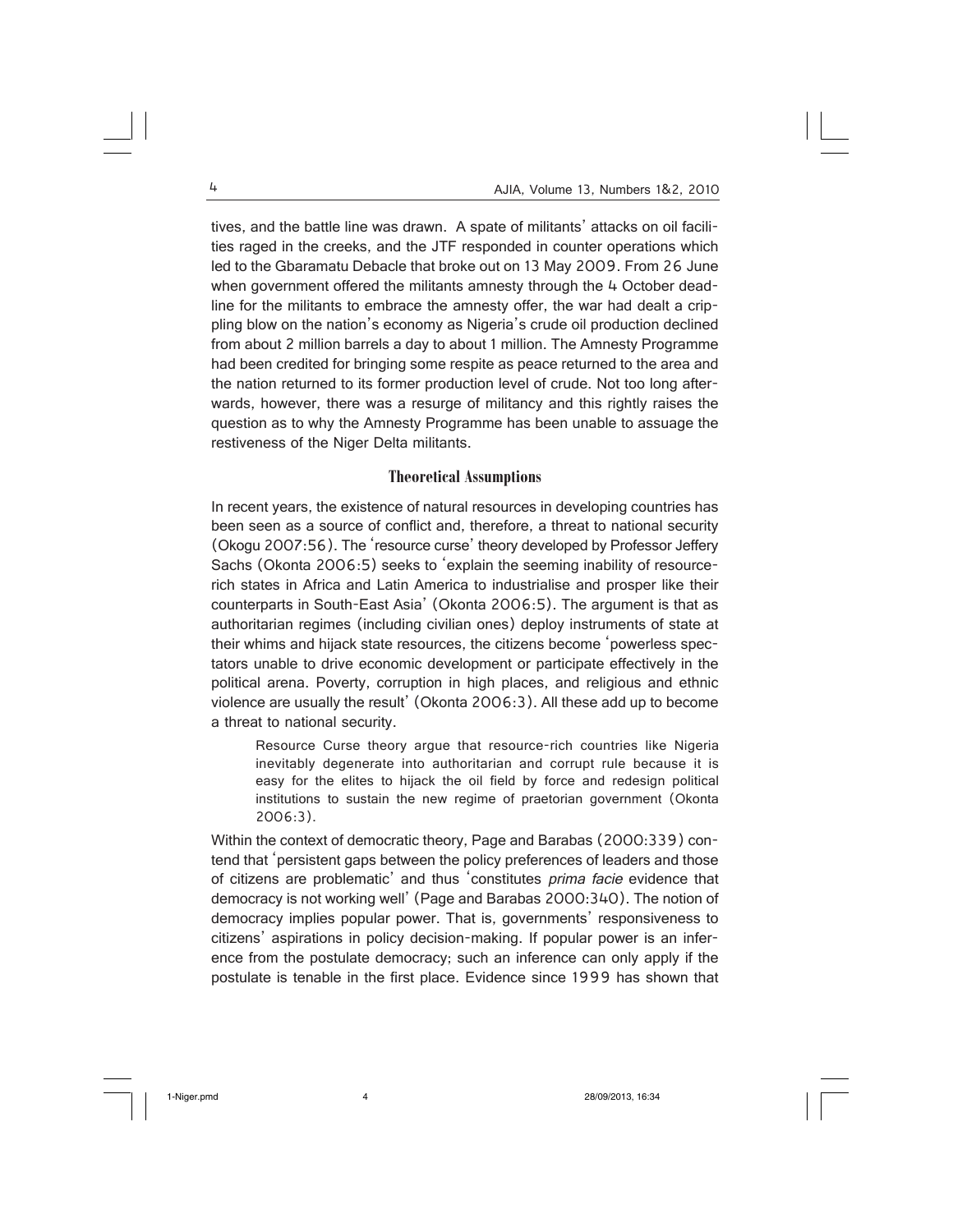Nigeria is practising 'militocracy'; that is a situation where democratic structures exist but the rule of law is ignored. The consequence is violence, restiveness, rights agitations and subsequent threat to national security. In this wise, Okonta (2006:5) draws attention to Anna Zalik's treatise called 'Petro-Violence' and 'Partnership Development' whose main thrust is 'the problematic of development strategies devoid of democratic and participatory structures in oil-bearing communities in the region'. While it is true that under this kind of situation the development argument has gained priority over the democratic, the problem is that it is becoming harder for authoritarian regimes 'to get away with a mode of forced development' (Hague, Harrrop and Breslin 1988:36).

The recent phase of the Niger Delta militants-government face-off (that is, since The Gbaramatu Debacle) was preceded at the dawn of the current democratic dispensation by a subtle agitation by oil-bearing states under the aegis of 'resource control'  $-$  for a true federal structure of administration that would ensure fiscal federalism. With no appreciable result in this regard, militant groups began to spring up, the principal ones being the Niger Delta Peoples Volunteer Force (NDPVF) of Asari Dokubo and the Movement for the Emancipation of the Niger Delta (MEND). Even though these groups insist that their objective 'is to destroy the facilities that are being used to generate funds' for government (Amaize 2009c:8) and 'as freedom fighters to liberate the region from the stranglehold of the Nigerian state' (Oyadongha 2009:9), expression of high profile violence only began with government's incarceration of their principal officers – Asari Dokubo of the NDPVF and Henry Okah of the MEND in 2005 and 2007 respectively. Thus, violence had not always been there. In point of fact, when in 2003 the Movement for the Emancipation of the Niger Delta (MEND) came into existence and in a war of attrition against Nigeria demanded 'a reversion of the federal structure to the old 1963 type and a revision of the legal instruments of ownership that communalised their privately-owned property', their grouse was,

that the destruction of their environment, the undermining of their occupations and threats to their continued existence, all emanating from negligent seismic, excavation and drilling activities, are all collateral damages accruing from the seizure and assumption of their proprietary rights over resources they had owned totally when Nigeria started off as a nation (Owubokiri 2009:19).

#### **Amnesty and Economic Prosperity**

Over time, and in the course of the negotiations between government and the militants over the Niger Delta crisis, the issue of amnesty had been touted. For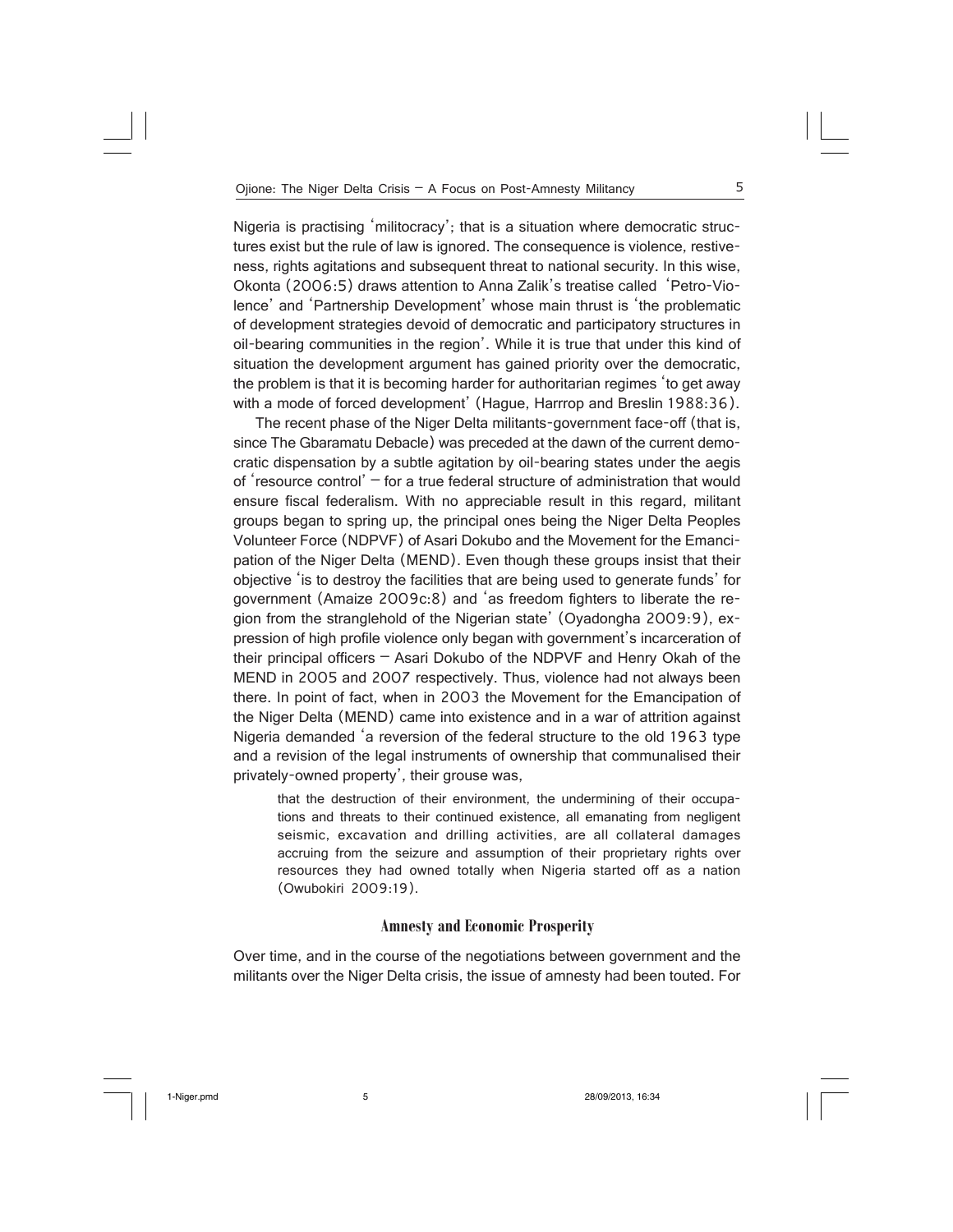instance, on 27 July 2007, when former Governor Dipreye Alamieseigha of Bayelsa State was released after over two years in detention (he was arrested on 15 January 2005) on graft charges; the gesture was counted as number two (next to the release of the leader of the Niger Delta Peoples' Volunteer Forces (NDPVF), Alhaji Mujahid Asari Dokubo), out of the three main demands of the militants in order to lay down their arms and dialogue. The third was the withdrawal of military forces from the region. In between these, the militants demanded 'amnesty for those that have been declared wanted so that they can participate in the process of negotiation' (Aziken, Usiegbe & Oyadongha 2007:16).

In fact, the Vice President Jonathan who now heads the Federal Government Committee on the peace process in the Niger Delta was told pointedly by some members of the IYLF [Ijaw Youth Leadership Forum] that the government should grant amnesty to the militants for militancy to stop (Amaize 2008b:23).

Later added to these was the demand for the release of Henry Okah; firstly from an Angolan prison and then from Jos prison.

The propriety of the term 'amnesty' under the ensuing circumstance is of no pertinence here even though it has generated a bit of debate as its etymology is associated with criminals; which the Niger Delta agitators insist they are not. For the purpose of this discourse, let its pertinence reside in the search for peace to secure Nigeria's political stability and national security. Amnesty here should be a discerning of a political will to right the wrongs of the past which, for this article, is more than government embarking on massive development initiatives in the region, say, in the form of infrastructural development. This without prejudice to the argument that government could have used high concentration of development projects in the Niger Delta region as a deliberate strategy to achieve peace there such that it would be clear to all that any restiveness there would be considered criminal and dealt with accordingly. But government insisted on complete cessation of violence and the creation of an enabling environment (of peace) as a condition precedent to any genuine development initiative. This is partly because multinational construction giants are known to have abandoned contracts awarded to them in the region on the grounds of insecurity. So, government considered it better to push the amnesty agenda, get all the categories of militants to surrender their arms, and then rehabilitate the militants while government start work on the development projects.

Government's idea of a post-amnesty programme for the development of the Niger Delta region rests essentially in 'engendering enduring infrastructural and social development in the region'. This is because the problems in the region are essentially human and development-related. In this vein, the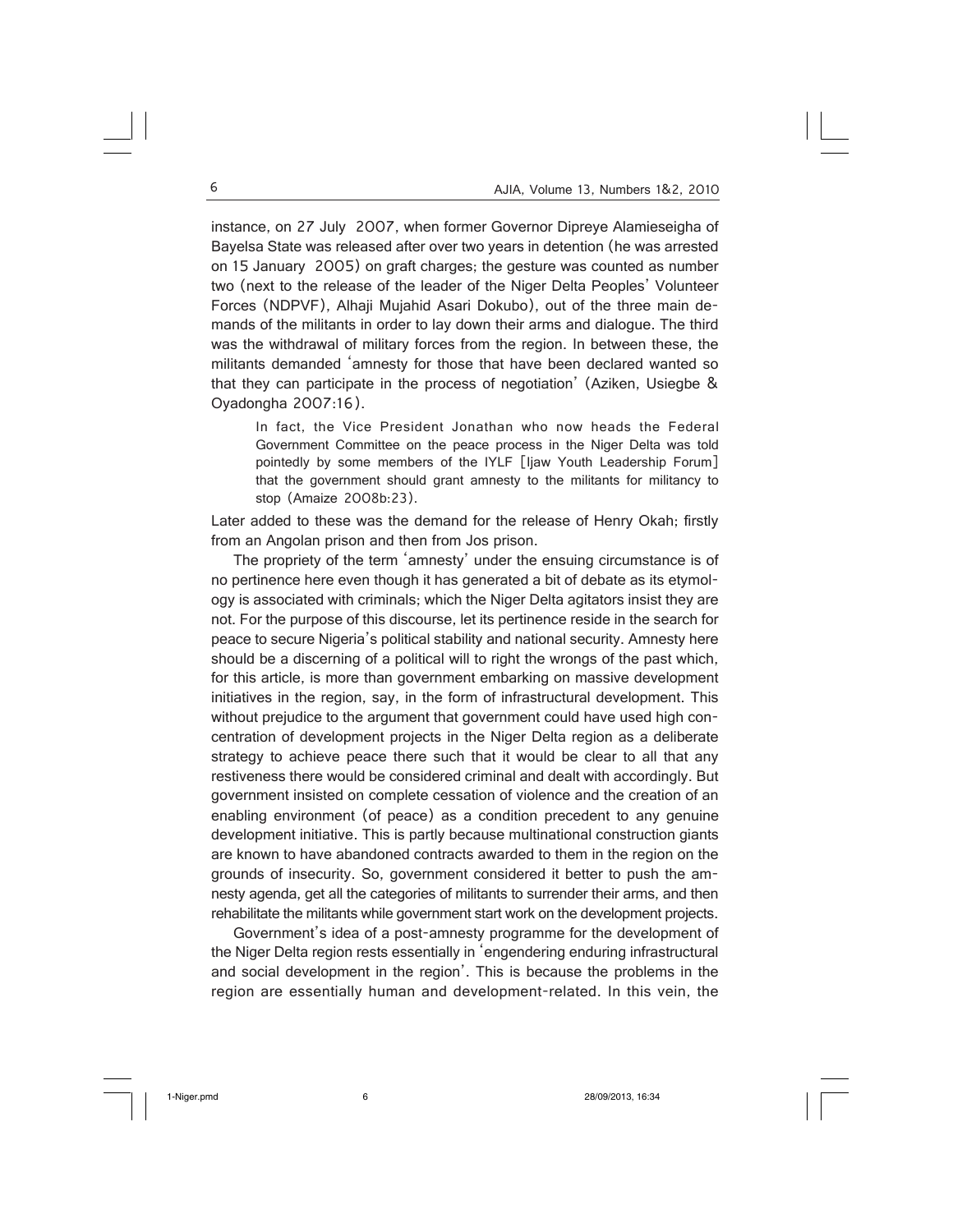Secretary General of the Ijaw Youth Council (IYC) notes that 'the challenge is now for the Federal Government to develop the Niger Delta following the surrendering of arms by the militants' (Oyadongha 2009b:8). This was just as the stakeholders in the Niger Delta affairs 'advised the Federal Government to immediately embark on massive construction of roads and bridges linking all the riverine oil communities in the Niger Delta, especially now that the amnesty has expired and militants have surrendered their arms' (Oyadongha 2009c:8).

Upon receiving amnesty, ex-militants 'were registered and given cards and have been collecting salaries as ex-militants' (Nnochiri 2010:20). The Federal Government Amnesty Committee has continued to dismiss claims that the Amnesty Programme has failed by citing tangible evidence, among them the mobilisation of ex-militants for various training programmes in Nigeria and in overseas institutions. Over 7,000 ex-militants are said to have so far been allocated to both local and international off-shore training centres since August 2010 and 480 of those already trained are awaiting deployment to offshore facilities.

Alluding to the success of the Amnesty Programme, President Goodluck Jonathan in a speech to woo delegates at the Peoples Democratic Party presidential primaries on 13 January 2011 insists that:

If we had not addressed the challenges in the Niger Delta, our oil price would not have reached the minimum the production dropped below onethird but now we can produce above the Organisation of Petroleum Exporting Countries (OPEC) quotas (Fabiyi 2011:9).

Thus, while the Amnesty Programme has resulted in relative peace, such that Nigeria's oil production which dropped from 2.6 million barrels a day to about one million at the peak of the unrest between 2006 and 2009 has now risen to 2.1 million barrels daily, recent upsurge of violence has raised doubts about the programme's ability to tame the monster of militancy in the Niger Delta. The resurgence of violence has even assumed a more frightening dimension.

# **Post-Amnesty Violence: Nature and Episodes**

Many observers who believed the Amnesty Programme would not work were surprised to see the larger of the militant groups embracing it, handing over their weapons and accepting 'a larger share of revenue from the Niger Delta oilfields in return for suspending their independence struggle' (Laing 2010:2). Surprisingly, just when people had come to believe the programme would succeed after all, remnants of the splinter groups began to sabotage it and to take the battle sometimes outside the creeks, upland and even to the seats of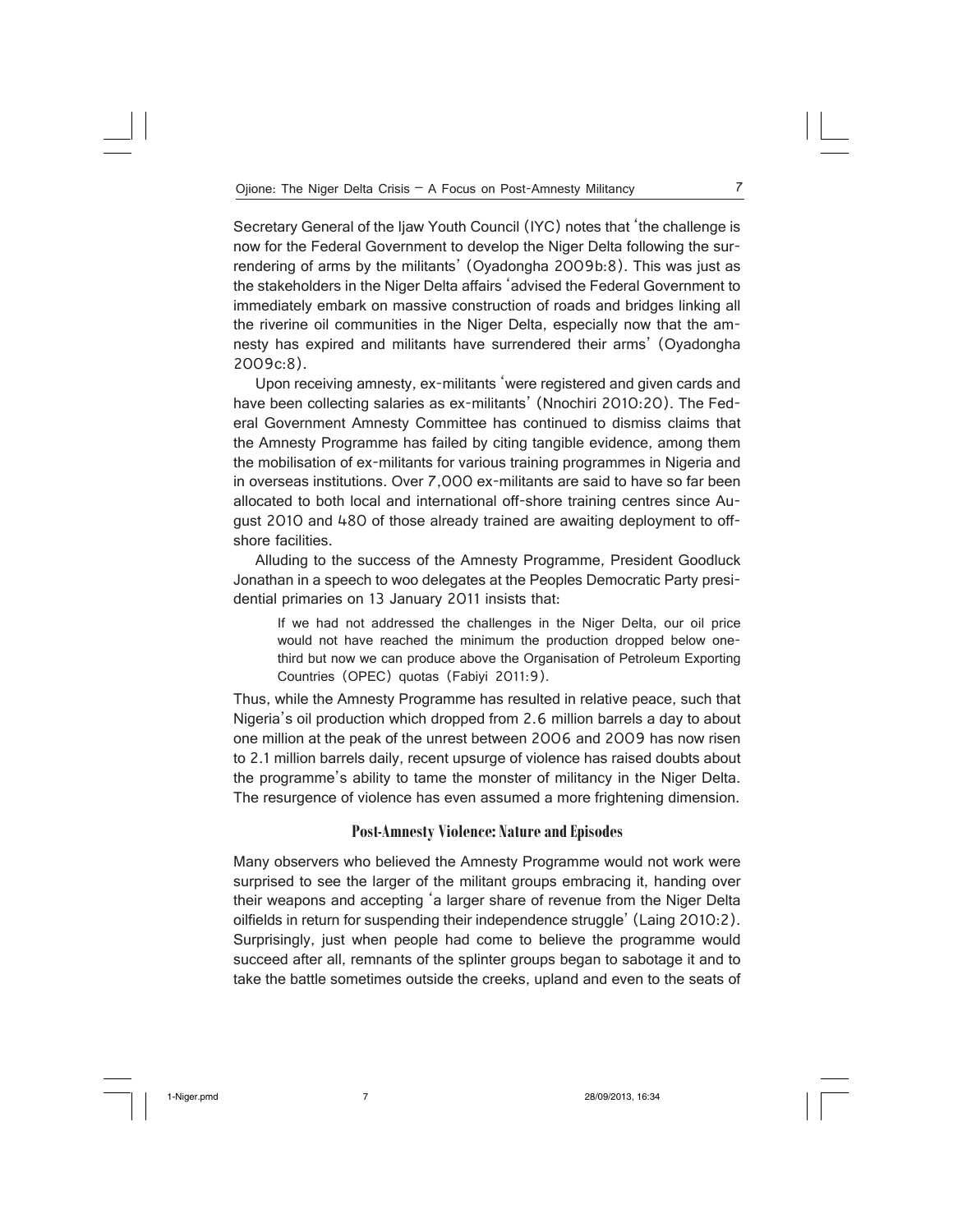government; and this portends a larger threat to the nation's security. This trend first became manifest in the Atlas Cove bombing on the eve of the commencement of Amnesty in 2009. This destroyed the capacity of this major petroleum products supply and distribution facility that takes petroleum products feedstock from ocean-going vessels and distributes same (Amaize et al 2009:1) from receiving petroleum products. This facility is the source of petroleum products' distribution to the entire south-west of Nigeria, including Lagos State, Kwara State and the South South states of Edo and Delta. The attack, conducted outside the boundaries of the Niger Delta by the Niger Delta militant group MEND, prompted the then NNPC boss, Mr. Sanusi Barkindo, to lament thus:

...it is the first time this type of incident has happened in Atlas Cove... everybody concerned was taken by complete surprise because this facility had been secured on a twenty-four hour basis, seven days a week... (Amaize et al 2009:5).

The event left military officers who were safeguarding the station dead, including a Navy Commander. The militants who carried out the operation came in as many as 15 boats early in the evening (8:15 pm), placed dynamites on a critical angle of the pipelines and blew it up without the Nigerian security system being astir (Amaize et al 2009:5).

This fits into the contention of Ylonen (2005:53) that 'these crises illustrate the weakness of the Nigerian state [as] they demonstrate the limitations of the governance structures to overcome challenges to the national government before they occur.' To further underscore the magnitude of the threat which the activities of the militants posed to the nation's security, a day after the militants bombed the Atlas Cove oil facility, President Yar'Adua immediately changed the Defence Minister. In a minor cabinet reshuffle affecting only two ministries, the Minister of Interior, Major-General Godwin Abbe a retired infantry soldier swapped positions with Alhaji Shettima Mustapha who moved from the Defence Ministry to that of Interior. 'Given the background of the new [Defence] Minister', the call to his new portfolio aimed at 'fast tracking the ongoing peace process in the [Niger Delta] region, especially critical issues that concern defence' (Idonor 2009:5). One would have expected that the gravity of the security concerns the Niger Delta crisis has created would compel the federal government's counter measures to be commensurate with them, but it all seemed rather cosmetic. By and large, government efforts ended in a debacle as a full-scale military action between the militants and the military (JTF) broke out in the Ijaw Gbaramatu creeks. According to Oyadongha: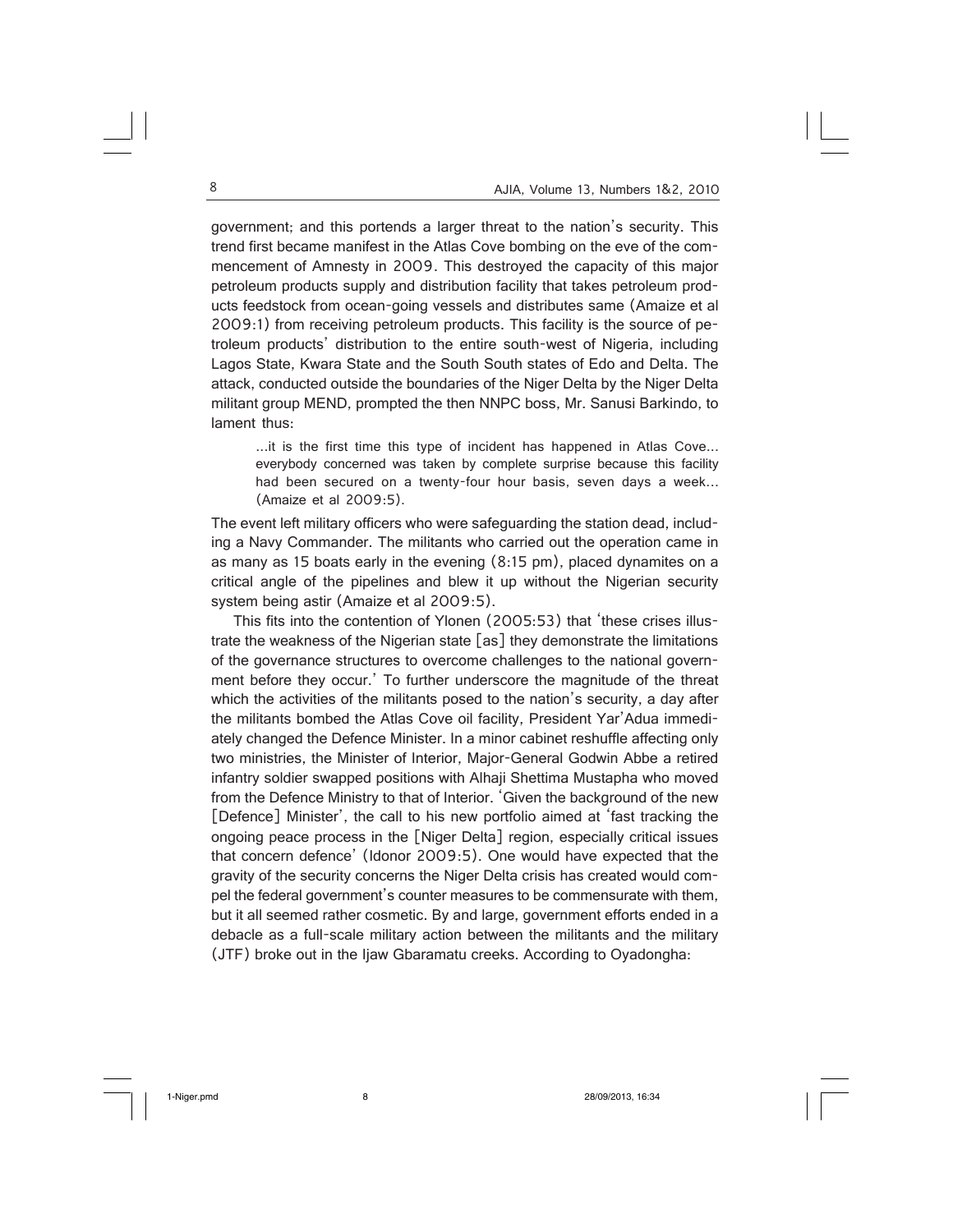What started as mere ill-equipped fighting band in the mangrove swamp of the Niger Delta has snowballed into a deadly war machine that would hold the nation by the jugular. From this poorly organised rag tag gang emerged a disciplined fighting machine using speedboats, machine guns and rocket propelled grenade launchers to carry out precise attack on installations in the region. The initial thinking that the military would rout the rampaging militants in a matter of days turned out to be a mirage (Oyadongha 2009a:9).

By 4 October 2009 when the Amnesty offer officially ended, several militant groups had embraced the scheme while a couple (especially the MEND) did not. This was a sign that militant activities in the region was not completely over. Post-amnesty militants' activities continued with upland bombings with consequential deaths and loss of property. The first of these and which aborted a post-amnesty dialogue for stake holders in the oil-rich town of Warri occurred on 15 March 2010. Here, two explosions occurred some 200 meters outside the perimeter fence of the Delta State Government House Annex, Warri, and the venue of the summit. This facility is the alternate seat of the government of the oil-rich Delta State after Asaba, the State capital. In attendance at the conference was a former Chief of Defence Staff General Andrew Owoye Azazi (rtd) who later became the National Security Adviser (NSA). He had just ended his welcome address as the occasion's chairman when the first bomb exploded. Others in the gathering included Dr. Emmanuel Uduaghan, Governor of the host Delta State; his colleagues: Adams Oshiomole of Edo State, Ikedi Ohakim of Imo State, Godswill Akpabio of Akwa-Ibom State, etc. The then acting President, Goodluck Jonathan, was represented by Ufot Ekaette, the Minister for Niger Delta among other dignitaries. The guests waived off the first blast and continued with their meeting. But when the second bomb went off at 11.15 am 'with a shattering noise that broke the outer glass of the hall and shook the building to its foundation' (Amaize et al 2010:1- 5) the meeting ended abruptly as participants rushed out of the venue. One death was recorded. MEND claimed responsibility for the bombing.

Episode two happened on Independence Day (1 October 2010) when twin bomb blasts claimed the lives of 20 people, including eight security agents. This incident which occurred just about 20 meters away from Eagle Square, Abuja, the venue of the Independence Day celebrations nearly marred Nigeria's Golden Jubilee function which had a host of Heads of States and other foreign and national dignitaries in attendance. Like the Warri episode, MEND claimed responsibility for the bomb blasts. They also claimed to be protesting against government's neglect of the Niger Delta (even in the face of the Am-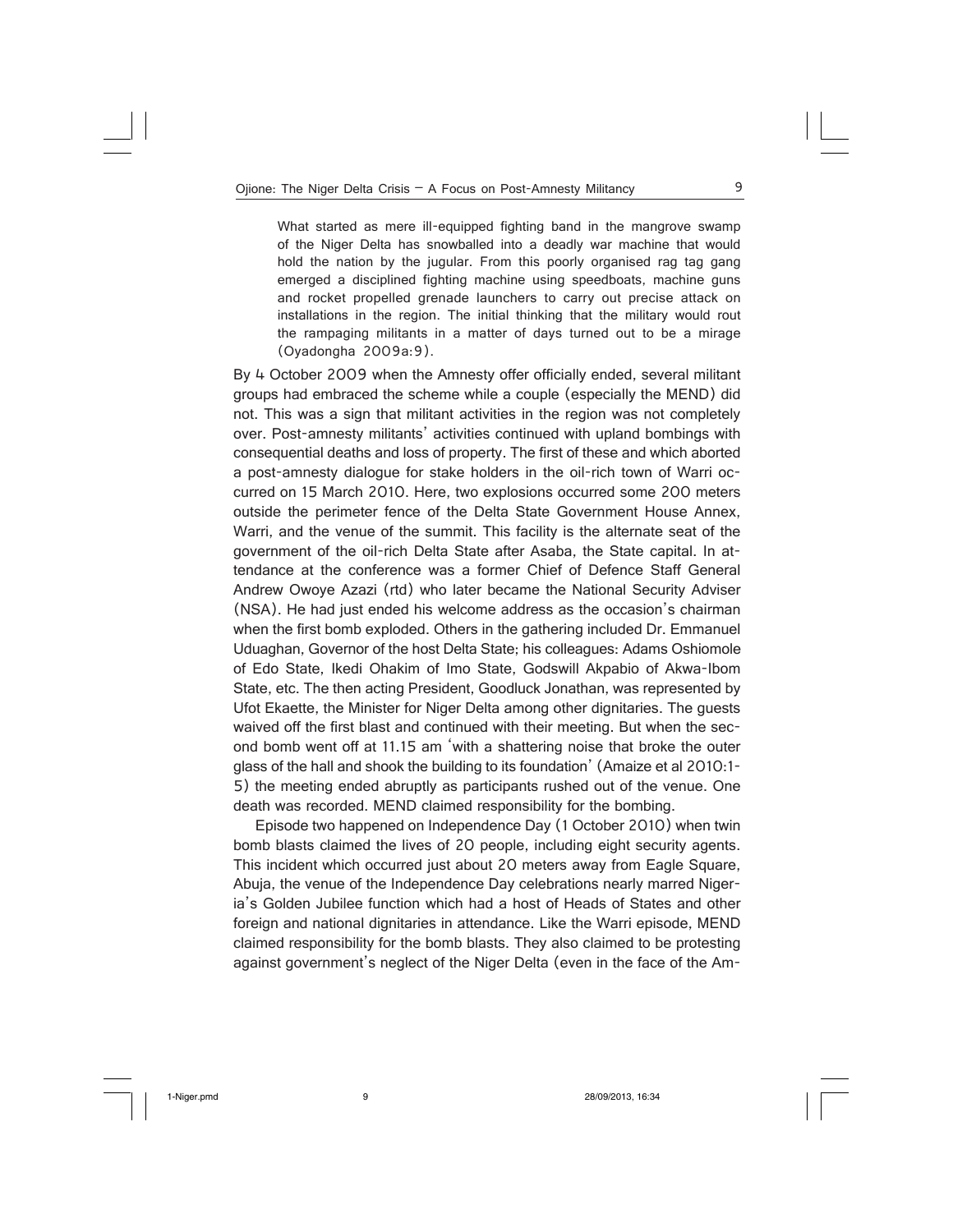nesty Programme and the stepped up process of infrastructural development in the region).

All these events constituted sufficient security breaches that resulted in the overhauling of the nation's security structure. The acting National Security Adviser to the President, Colonel Kayode Are, was dropped and General Andrew Owoye Azazi (rtd) was appointed in a substantive position. These are all pointers to the magnitude of the threat which the militants' activities posed to the nation's security (even in the face of Amnesty Programme and the ongoing development of infrastructure in the Niger Delta region). It would also be recalled that British intelligence claimed to have detected the Abuja plot in advance and sent warnings to Nigeria but this did not prevent the attack. That perhaps explains the absence of the then British Prime Minister, Gordon Brown, who was billed for a key role. So far, five MEND-related suspects have appeared in court over the Abuja blasts. There were no arrests over Atlas Cove and Warri.

The United Nations Security Council on 4 October 2010 condemned the Independence Day bombings as a 'reprehensible act of terrorism' and urged all member-states to cooperate actively with Nigeria to bring the perpetrators to justice. While insisting that terrorism in whatever form was 'criminal and unjustifiable, regardless of the motive' it 'stressed the need to combat all forms of threats to international security caused by terrorist acts' (Bayagbon 2010c:6).

But these official reactions did not deter the militants nor did they stop their activities. A bloody gun duel broke out on 18 November 2010 between soldiers of the JTF and the militants who re-grouped under a post-amnesty group  $-$ The Niger Delta Liberation Force (NDLF) – under 'General' John Togo who repelled the military (Amaize 2010:5). The militants also returned to their old tactics of vandalising oil installations in order to cripple the economy.

In the renewed and post-amnesty vandalisation of oil installations, MEND attacked Exxon Mobil facility in Akwa Ibom State on 14 November 2010 while threatening to resume full attack on oil installations in the Niger Delta. But why has the Amnesty Programme been unable to assuage restiveness in the Niger Delta? Government's expectation over the Amnesty Programme has been largely met: the militants have renounced violence; they have surrendered their weapons and received government rehabilitation programmes for them. Peaceful has returned and infrastructural development projects are going apace in the region. So why couldn't the new-found peace reign in the region? It seems there are still issues that the Amnesty programme has not addressed.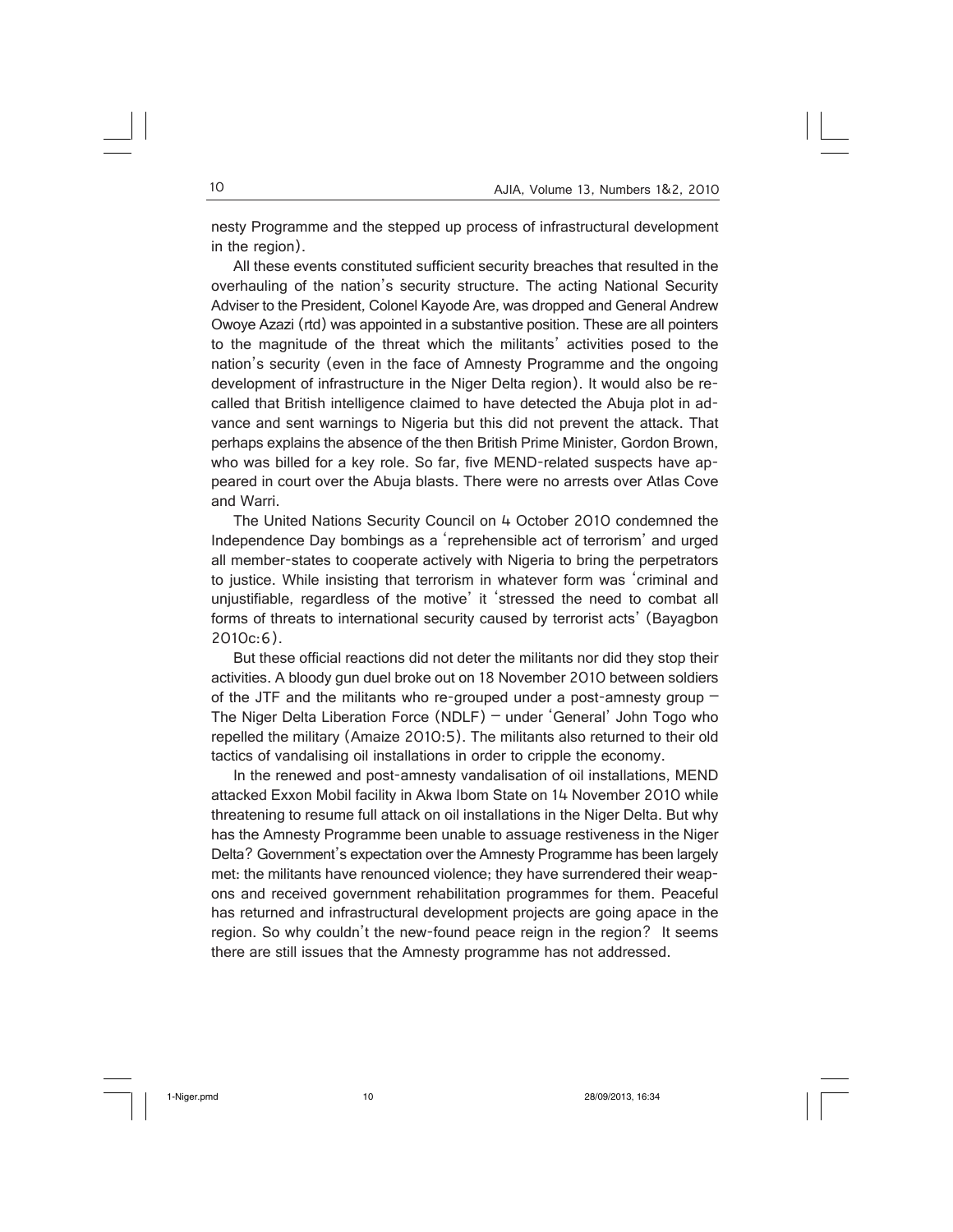#### **Causes of the Post-Amnesty Militancy**

As earlier indicated, while most of the militant groups keyed into the Amnesty Programme, surrendered their arms and got their members to renounce militancy, others (particularly the Movement for the Emancipation of the Niger Delta (MEND) backed out claiming that the Amnesty Programme was not far reaching enough and that the pace of development of infrastructure in the Niger Delta was too slow (Bayagbon 2010b:18). MEND 'neither accepted amnesty nor surrendered their arms' (Amaize 2009:5). While claiming responsibility for the Warri bomb explosion at the venue of Vanguard's Post-Amnesty conference, MEND said 'it was to let the world know of its continued relevance in the region' and to further protest the alleged continued marginalisation of host people from control and management of the resources of their region 'which have been distributed among mostly Northerners while indigenes of the Niger Delta can barely survive' (Nnadozie 2010:6).

There are also the factors on the part of government  $-$  of delayed considerations of the issues that led to the declaration of Amnesty. Thus the renewed militants' activities were to provoke the authorities to reconstitute the Amnesty Implementation Committee to address the specific demands of the ex-militants and make those concerned to go back to the drawing board to replan the Amnesty Programme (Aziken 2010:7). This is so because, as admitted by a member of the Post-Amnesty Committee, Dr Tony Uranta, 'the amnesty process is a failure.' In his view, post-amnesty violence like the bomb blast in Warri has 'no intention to hurt people but possibly angry elements still complaining about the failure of the process of amnesty may need to be engaged' (Amaize 2010:5&8).

This contention validates MEND's claim to seek continued relevance and the need to get the amnesty idea right. This has become imperative given the contention of the likes of Ann'Kio Briggs that post-amnesty violence 'shows very clearly that the Federal Government, the state governments that make up the Niger Delta, all of them have missed the point of the amnesty' (Amaize 2010:8). 'Captain' Mark Anthony, spokesperson of the NDLF militants said the resumption of their activities were

to draw Federal Government's attention to the fact that some of us who accepted amnesty before were abandoned and that they should dialogue with us but the JTF came for war... They should call a conference of exmilitants to know how the amnesty programme is going and take necessary steps to correct the deficiencies (Amaize 2010:5).

Even from the rehabilitation centres, there have been echoes of protests and threats to return to violence by ex-militants who have alleged several breaches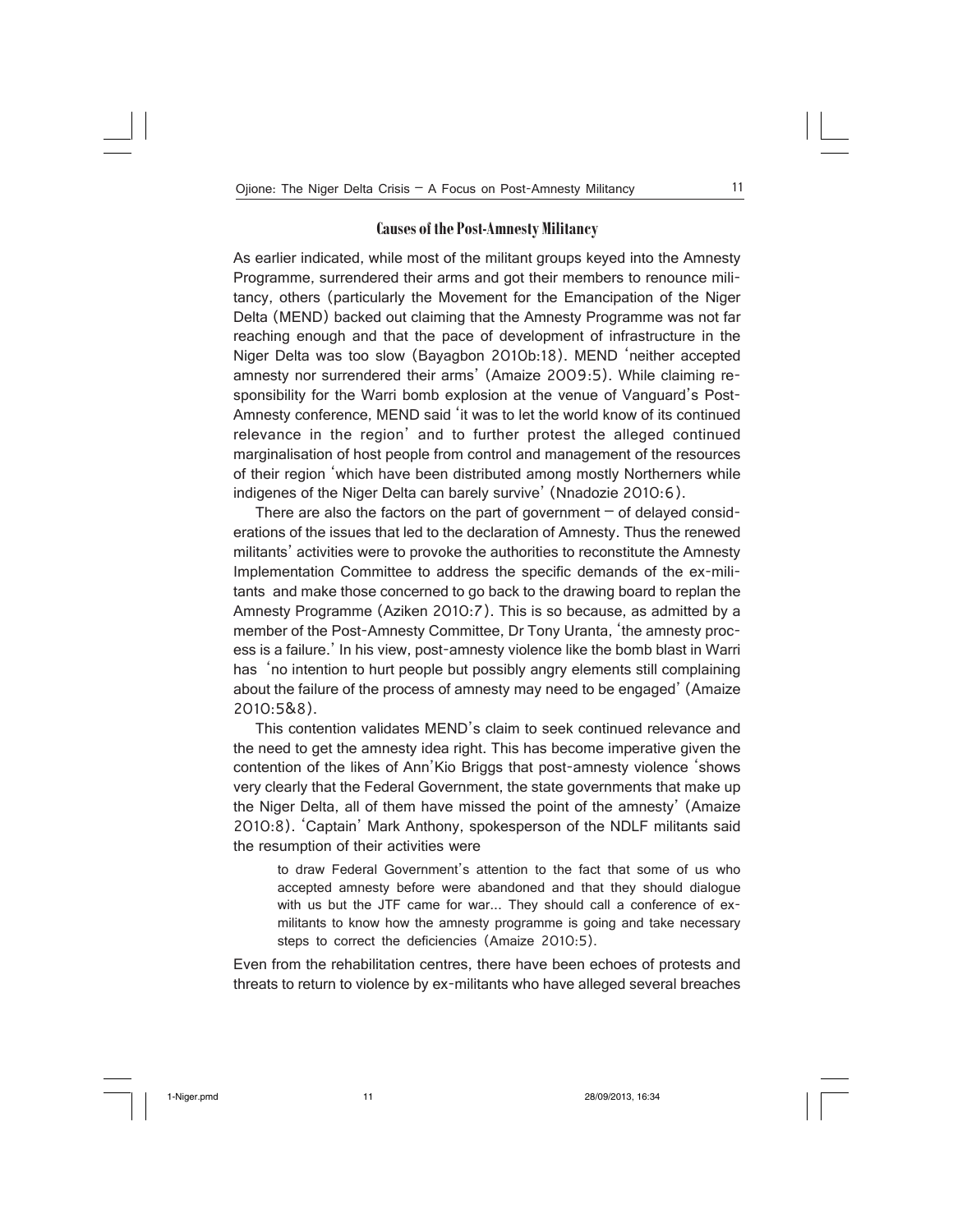by government authorities of 'most of the agreements reached between the Amnesty Committee and the former militants' (Ahon 2010:9). In this regard, for instance, a group of former militants at the Sapele Naval Base Rehabilitation Centre had alleged incompetence on the part of the resource person engaged to train them who 'was either ill-equipped or was cutting corners' a situation that 'has made them to stay idle in the past three months in the training camp' (Ahon 2010:9).

Scepticism over governments commitment towards the Amnesty Programme were further heightened by 'a new definition of oil producing states [which] includes states through which pipelines for evacuating crude or refined products pass. [As] they are to become beneficiaries of funds [meant] for oil producing communities' (Bayagbon 2010a:18). Again, there were speculations during the arms-surrender exercise that not all the arms in the cache of the militants were turned in. 'Information has it that not up to 40 per cent of the war arsenals in their possession was eventually surrendered. So, the incidents you're getting today are to confirm that they have not totally disarmed' (Ezema 2010:5). Further quoting Ayo Opadokun, Ezema (2010:5) notes that:

These militants have been busy engaging in bunkering and bunkering provides them with hard currencies. There is no amount that the Federal Government can give them on monthly basis that will satisfy them. So each time they are broke, they will like to do something to create confusion [and] explore the situation for their own economic gains.

For government, it needed 'to rid the Niger Delta of criminal elements masquerading as militants' as 'government would not fold its arms and some criminals plunge the region into another orgy of violence'. It therefore 'had the responsibility to nip in the bud all threats of militancy' (Amaize 2010:5). Thus the renewed (post-amnesty) violence derived from the effort of the military to stem the resurgence of militancy in the region.

# **Conclusion**

 The Amnesty Programme secured for government a new lease to continue to mine oil resources in the Niger Delta and added legitimacy to the criminal aspects of the militants' struggles. Genuine rights agitations had long slipped out of the agenda of most of the militant groups. Militant gangs are known to have rivalled one another for the control of the attention of government and oil exploring companies who distributed largesse to them to ensure that a congenial atmosphere prevailed for the continued oil exploitation. A common saying among the militants while the disarmament was going on was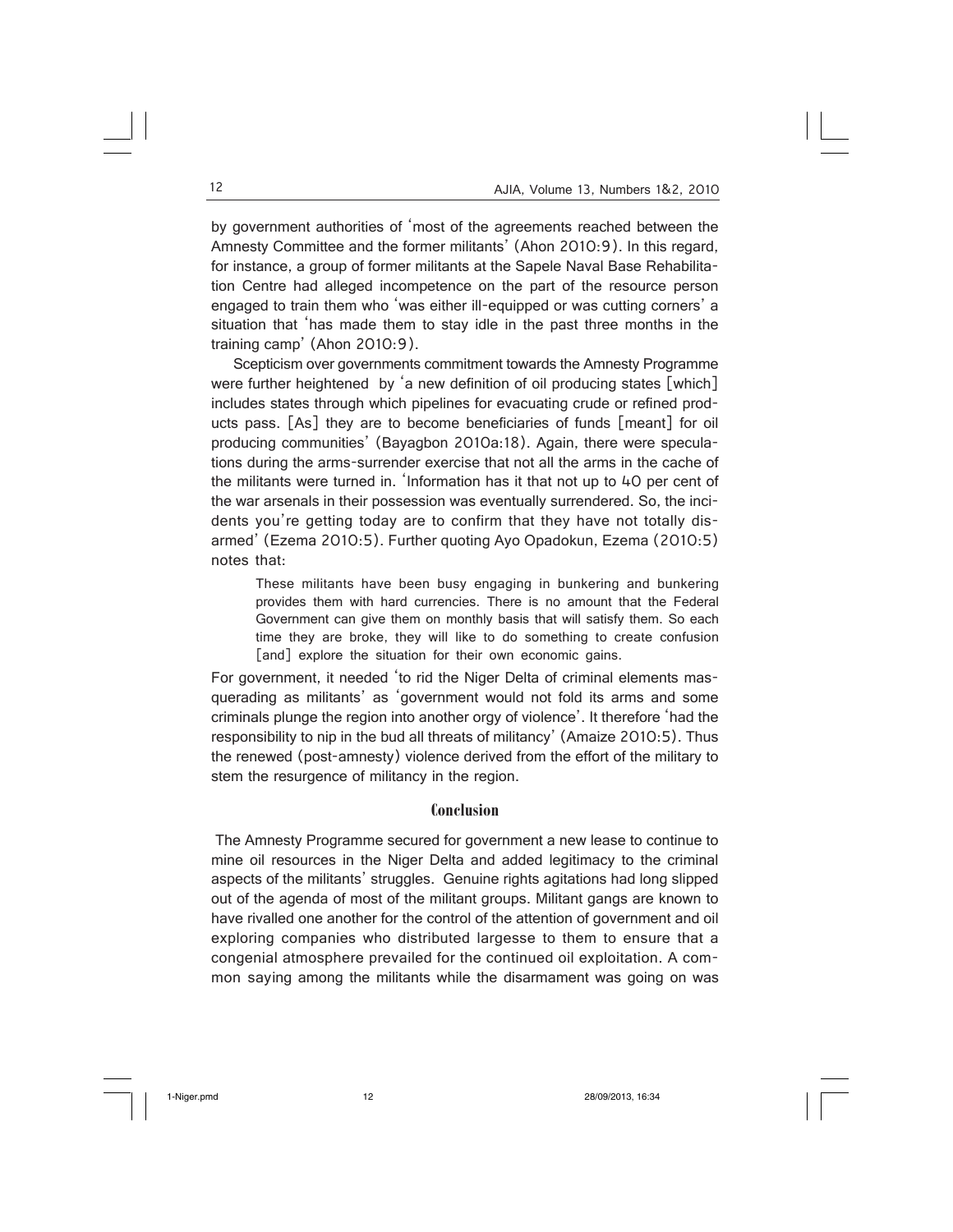'money for the weapons', meaning that the disarmament was cash-induced. If that was so, it also meant that the militants' struggle was also mercenary. Government has astutely denied that militants received monetary inducements to disarm.

Other gang leaders were satisfied with the euphoria of being considered temporarily important and to interact with the highest level of power at the Presidential Villa in Abuja and being put on monthly stipends with further assurance of receiving patronage from government and the oil prospecting companies. Laing (2010) who noted that the militants 'accepted a larger share of revenues from the Niger Delta oil fields in return for suspending their independence struggle' maintained that such revenues went into individuals pockets – hence, were loots. It is not expected that such loots would last forever. They can only be replenished under a crisis-ridden environment. So, the orgy of war has to resurge. A near-permanent resolution to this trend would be to institute a true democratic culture which would ensure that powers reside in the people through an owner-control or at least host participation in the control of the resources of the Niger Delta  $-$  oil and gas. Otherwise the Amnesty Programme and other similar initiatives would remain mere palliatives.

## **References**

Agande, B., 2007, 'Yar'Adua Woos N-Delta Militants', Vanguard, August 17, pp. 1-15.

- Ahon, F., 2010, 'We'll Return to Creeks If, Ex-Militants Threaten', Vanguard, November 26, p.9.
- Al-Bashir, 2008, False Alarm, VANGUARD, July 10, p.17.
- Amaize, E., 2008a, 'Fresh Alarm over N-Delta Summit: 'FG has Hidden Agenda!'' Vanguard, June 22, pp.13-14.
- Amaize, E., 2008b, 'Militants Dare Yar'Adua: Meet Us in the Creek!', Vanguard, 22 June, pp.1-12.
- Amaize, E., 2008c, 'Uneasy Calm Over Henry Okah: FG, MEND Leader in Post-Extradition Deal', Vanguard, 24 February, pp.21-23.
- Amaize, E., 2009, 'Yar'Adua, Tompolo Parley on Post-Amnesty Package', Vanguard, 7 October, pp.1-5.
- Amaize, E., 2010, 'Bomb Blast Rocks Warri Amnesty Talks: We Should Not Capitulate' – Uranta, Vanguard, 16 March, pp. 5 & 8.
- Amaize, E. et al., 2009, 'MEND Cripples Fuel Supply Chain Bombs Atlas Cove', Vanguard, 14 July, pp. 1-5.
- Amaize, E. et al. 2010, Bomb Blast Rocks Warri Amnesty Talks, Vanguard, March 16, 1-5.

Amaize, E. et al., 2010, 'Govt Set to Develop Niger Delta, Says Jonathan', Vanguard, 16 March, p.5.